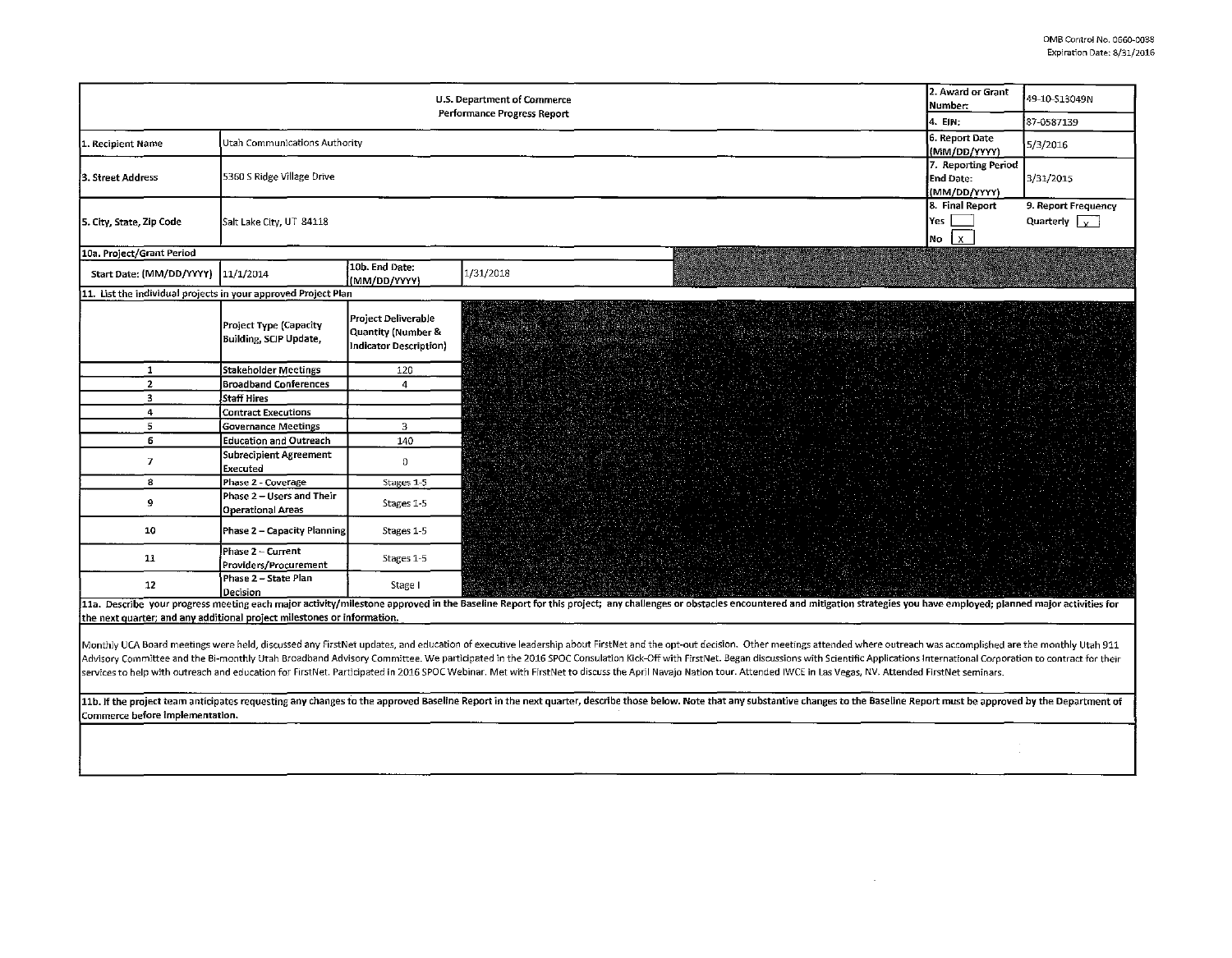11c. Provide any other information that would be useful to NTIA as it assesses this project's progress.

lld. Describe any success stories or best practices you have identified. Please be as specific as possible.

## 12. Personnel

12a. If the project is not fully staffed, describe how any lack of staffing may impact the project's time line and when the project will be fully staffed.

The project is not fully staffed as described in our baseline expenditure plan. Assistant SWIC positions have not been hired

| 12b. Staffing Table                                                                                                                   |                                     |                                                             |                              |                      |                               |                   |                 |                                         |                                          |
|---------------------------------------------------------------------------------------------------------------------------------------|-------------------------------------|-------------------------------------------------------------|------------------------------|----------------------|-------------------------------|-------------------|-----------------|-----------------------------------------|------------------------------------------|
| Job Title                                                                                                                             | FTE%                                | Project (s) Assigned                                        |                              |                      |                               |                   |                 |                                         | Change                                   |
| Statewide Interoperability<br>Coordinator (SWIC)                                                                                      | 0.9                                 |                                                             | Oversee SLIGP activities     |                      |                               |                   |                 |                                         |                                          |
| SWIC Assistant                                                                                                                        | $\mathbf{1}$                        |                                                             | Assist with SLIGP activities |                      |                               |                   |                 |                                         |                                          |
| SWIC Assistant for Utah tribes                                                                                                        | -1                                  | Assist with SLIGP activities relating to the tribes in Utah |                              |                      |                               |                   |                 |                                         | Currently vacant                         |
| UCA Director                                                                                                                          | 0.2                                 | Oversight                                                   |                              |                      |                               |                   |                 |                                         |                                          |
| <b>UCA Operations Manager</b>                                                                                                         | 0.1                                 | Oversight                                                   |                              |                      |                               |                   |                 |                                         |                                          |
| 13. Subcontracts (Vendors and/or Subrecipients)                                                                                       |                                     |                                                             |                              |                      |                               |                   |                 |                                         |                                          |
| 13a. Subcontracts Table - include all subcontractors. The totals from this table must equal the "Subcontracts Total" in Question 14f. |                                     |                                                             |                              |                      |                               |                   |                 |                                         |                                          |
| Name                                                                                                                                  |                                     | <b>Subcontract Purpose</b>                                  | Type<br>(Vendor/Subrec.)     | RFP/RFQ Issued (Y/N) | Contract<br>Executed<br>(Y/N) | <b>Start Date</b> | <b>End Date</b> | <b>Total Federal Funds</b><br>Allocated | <b>Total Matching Funds</b><br>Allocated |
| Accounting Support and<br>Solutions                                                                                                   | Financial Management                |                                                             | lVendor                      | N                    | Ν                             | 11/1/2014         | 1/31/2018       | \$74,880.00                             | \$0.00                                   |
| Marketing                                                                                                                             | Outreach Coordination               |                                                             | <b>Vendor</b>                | Ν                    | N                             |                   |                 | \$84,000.00                             | \$0.00                                   |
| Marketing                                                                                                                             | Material Development                |                                                             | Vendor                       | N                    | И                             |                   |                 | \$56,000.00                             | \$0.00                                   |
| Film Crew                                                                                                                             | Educational Video                   |                                                             | Vendor                       | N                    | N                             |                   |                 | \$49,815.00                             | \$0.00                                   |
| Ballard Spahr, LLP                                                                                                                    | Contract Review                     |                                                             | Vendor                       | N                    | N                             |                   |                 | \$17,000.00                             | \$0.00                                   |
| Fletcher, Heald & Hildreth                                                                                                            | Assistance in Project<br>Management |                                                             | Vendor                       | Ν                    | ٧                             | 3/23/2015         | 6/30/2015       | \$74,250.00                             | \$0.00                                   |
| <b>AGRC</b>                                                                                                                           | Data Gathering and Analysis         |                                                             | <b>Vendor</b>                | Ν                    | Y                             | 7/1/2015          | 12/31/2016      | \$227,760.00                            | \$0.00                                   |
| <b>I</b> Strata                                                                                                                       | Data Gathering and Analysis         |                                                             | <b>I</b> Vendor              | И                    | Y                             | 7/1/2015          | 12/31/2016      | \$81,000.00                             | \$0.00                                   |
| Third Sun Productions                                                                                                                 | Web Site Development                |                                                             | Vendor                       | N                    | Ν                             |                   |                 | \$11,400.00                             | \$0.00                                   |
| 13b. Describe any challenges encountered with vendors and/or subrecipients.                                                           |                                     |                                                             |                              |                      |                               |                   |                 |                                         |                                          |

RFP's were not issued for AGRC and Strata, as they are State agencies and we were able to contract with them without an RFP. Third Sun is an existing vendor that designed and developed the UCA website, and we continue to u update all changes to our website on and ongoing hourly rate.